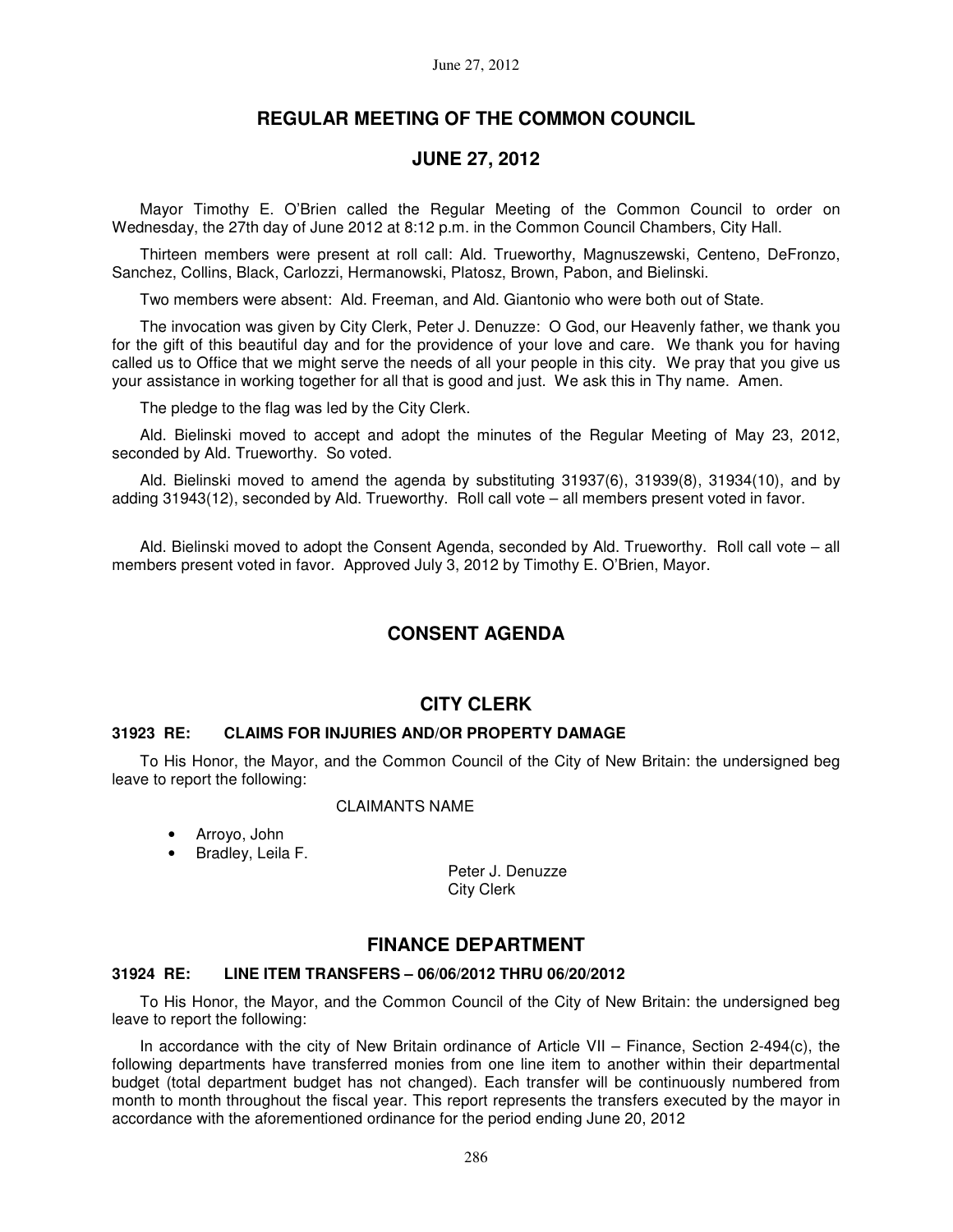| 26. Department:<br>From:<br>To:<br>Amount: | <b>Stanley Golf Course</b><br>201420101-5125<br>201420101-5124<br>\$10,000.00  |                            | (Temporary Salaries)<br>(Part Time Salaries)                                             |
|--------------------------------------------|--------------------------------------------------------------------------------|----------------------------|------------------------------------------------------------------------------------------|
|                                            | winter months                                                                  |                            | Brief Description: Funds needed for Part Time Salaries due to golf course opening during |
| 27. Department:<br>From:<br>To:            | Civil Service<br>001521002-5540<br>001521002-5331<br>001521002-5610            | \$1,700.00<br>800.00<br>£. | (Advertising)<br>(Prof. Services)<br>(Postage, Copies, Scans)                            |
| Amount:                                    | \$2,500.00<br>Brief Description: Funds needed to replenish depleted line items |                            |                                                                                          |

Rebecca Salerni Deputy Finance Director

# **PURCHASING DEPARTMENT**

### **31925 RE: ANNUAL SOFTWARE LICENSE RENEWAL AND TECHNICAL SUPPORT – INFORMATION TECHNOLOGIES DEPARTMENT**

To His Honor, the Mayor, and the Common Council of the City of New Britain: the undersigned beg leave to report the following:

In accordance with City Code of Ordinances, Chapter 2, Article VIII, Division 1, Section 2-531 a purchase order was requested by the Information Technologies Department for the renewal of their VMware and VCenter software license and technical support.

| Supplier                                                       | Services/Product                                                          | QTY | Unit Price | <b>Total Amount</b> |
|----------------------------------------------------------------|---------------------------------------------------------------------------|-----|------------|---------------------|
| F3 Technology Partners CPV VMare License<br>West Hartford, CT. |                                                                           | 3   | \$1,933.93 | \$5,801.79          |
|                                                                | <b>VMare's VCenter Software</b><br>Production Support and<br>Subscription |     | \$3.359.50 | \$3,359.50          |

Total Cost \$9,161.29

The Information Technology Department has requested a three (3) year renewal and technical support for their VMware and VCenter software. F3 Technology Partners has offered the City a 20% savings for this multi-year License and Technical Support renewal. The software helps to maintain our virtual computer system. This software is used in the enterprise to virtualize servers, no longer requiring the purchase of any physical hardware. The IT Department uses three (3) physical servers to run approximately forty (40) servers required by the City. F3 Technology Partners are the sole source supplier in the area for this software. They have been providing the necessary technical support to the City for this software. Therefore it would be very difficult to find another local software company to provide a competitive bid for the annual renewal license and technical support for this software. Bid solicitation for the annual renewal of this subscription license would not be beneficial to the City. Funding for this annual software license renewal and technical support is available in the Information Technologies Department's Account Number 001107006-5434, Maintenance and Contracts.

RESOLVED: The Purchasing Agent is hereby authorized to issue a purchase order for \$9,161.29 to F3 Technology Partners of West Hartford, CT for the a three (3) year License Renewal and Technical Support of the VMare and VCenter Software for the Information Technologies Department.

> Jack Pieper Purchasing Agent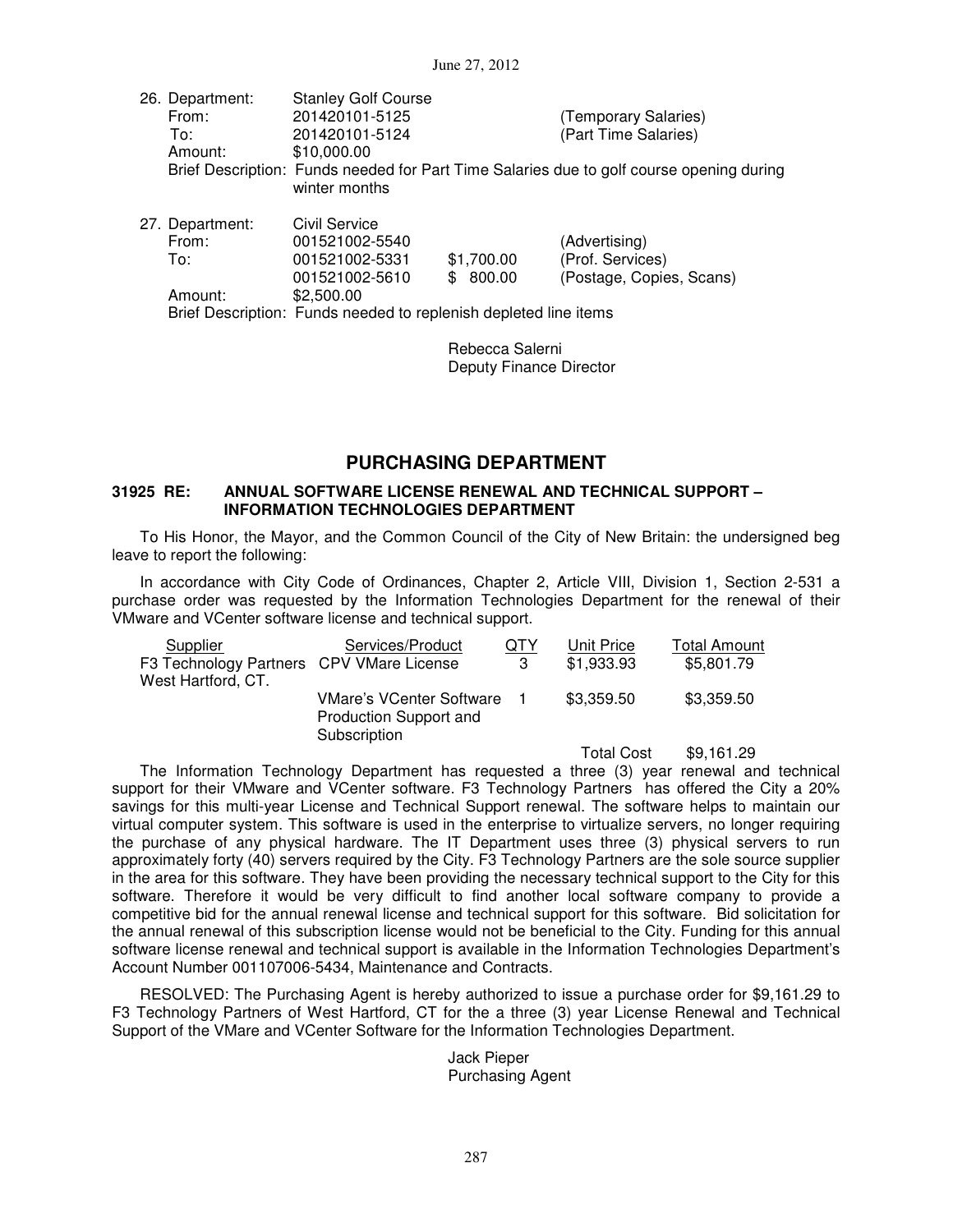### **31926 RE: PROFESSIONAL SERVICES – ANNUAL WEB HOSTING AGREEMENT – ASSESSORS OFFICE**

To His Honor, the Mayor, and the Common Council of the City of New Britain: the undersigned beg leave to report the following:

In accordance with City Code of Ordinances, Chapter 2, Article VIII, Division 1, Section 2-531 a purchase order was requested by the City Assessor's Office for the annual renewal of their Web Hosting Agreement.

| Supplier                          | <b>Services</b>              | Amount     |
|-----------------------------------|------------------------------|------------|
| Vision Government Solutions, Inc. | Annual Web Hosting Agreement | \$3,200,00 |
| Northborough, MA.                 |                              |            |

The City Assessor's Office has requested an annual renewal of their Web Hosting Agreement that they have with Vision Government Solutions, Inc. Vision maintains the data of approximately 17,000 City properties which includes ownership, information, sketches and photos of them. Vision Appraisal uploads new information provided by the Assessor's Office monthly. Vision hosts this data for use by all taxpayers, lawyers, and title searchers. It allows them to obtain information regarding the property as conduct sales searches for all types of City property. Vision has been providing this service and well as technical support to the City Assessor's office since 2002. The software that is utilized for the storage of this information is owned by Vision. Therefore it would be very difficult to find another local software company to provide a competitive bid for annual web hosting and technical support of this software. Bid solicitation for the annual renewal of this web hosting agreement and technical support would not be beneficial to the City. Funding for this annual web hosting agreement renewal and technical support is available in the City Assessor's account number 001107001-5352, Data Processing Account.

RESOLVED: The Purchasing Agent is hereby authorized to issue a purchase order for \$3,200.00 Vision Government Solutions, Inc. of Northborough. MA. for the renewal of the Annual Web Hosting Agreement and Technical Support for City Assessor's Office.

# Jack Pieper Purchasing Agent

## **31927 RE: COOPERATIVE PURCHASING – COMMAND POST VEHICLE FOR N.B.P.D.**

To His Honor, the Mayor, and the Common Council of the City of New Britain: the undersigned beg leave to report the following:

In accordance with City Code of Ordinances, Chapter 2, Article VIII, Division 1, Section 2-538 (a), a purchase order was requested by the New Britain Police Department for the following under the Federal Government's GSA Cooperative Purchasing Plan:

| Supplier                                          | Item                        | Price        |
|---------------------------------------------------|-----------------------------|--------------|
| <b>Farber Specialty Vehicles</b><br>Columbus, OH. | <b>Command Post Vehicle</b> | \$287.362.00 |

The New Britain Police Department requested a purchase order for the purchase of a Command Post Vehicle utilizing the Federal Government's contract award GS-30F-0008N. For professional policing this new vehicle will provide a needed facility for the Police Department. It will help the Police Department manage major crime scenes. With the size of the City and the amount of crime scenes they process, this new vehicle will be a great benefit to the Police Department and to the citizens of New Britain that the Police Department provides service to. The cost of the Command Post Vehicle is being paid for by the Federal Government. A budget amendment to formally appropriate funds for this purchase was approved by the Common Council at their June 13, 2012 meeting. The Police Department Administration requested that the expense for this purchase be taken from their account number, 289211128-5740, Drug Investigation, Asset Forfeiture Federal, Other Miscellaneous Equipment.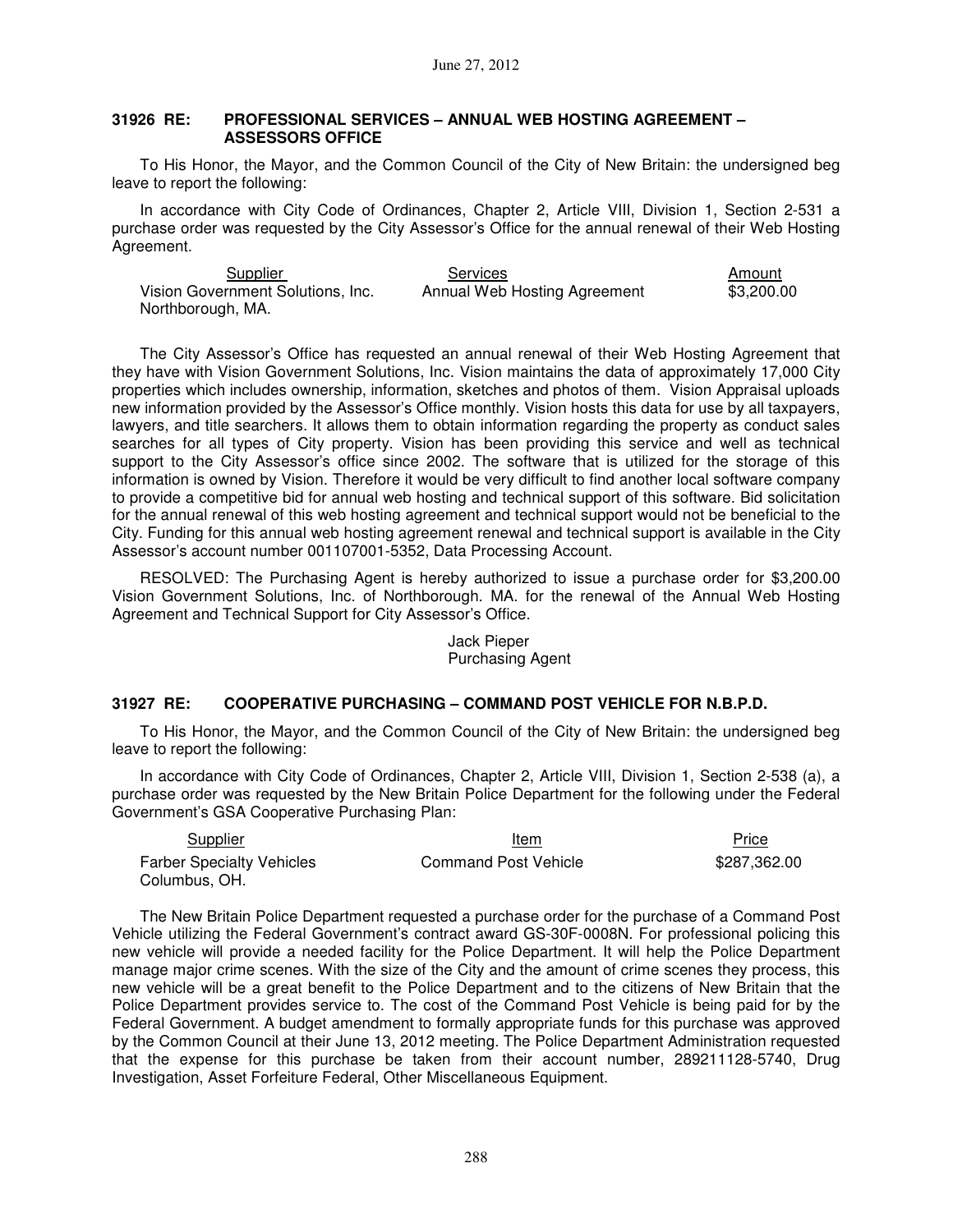#### June 27, 2012

RESOLVED: That the Purchasing Agent is hereby authorized to issue a purchase order for \$287,362.00 to Farber Specialty Vehicles of Columbus OH for the purchase of a Command Post Vehicle for the New Britain Police Department utilizing the Federal Government's GSA Cooperative Purchasing Plan, Contract Award #GS-30F-008N.

> Jack Pieper Purchasing Agent

#### **31928 RE: LOW SULFUR DIESEL FUEL FOR THE PUBLIC WORKS DEPARTMENT**

To His Honor, the Mayor, and the Common Council of the City of New Britain: the undersigned beg leave to report the following:

Public Bid No. 3681 was solicited and received in accordance with the Purchasing Ordinances of the City of New Britain for the purchase of Low Sulfur Diesel Fuel for the Public Works Department. Funding is available for the purchase of Low Sulfur Diesel Fuel from the Public Works Department's account, 001315006-5624, Fleet Services, Gas, Oil and Grease.

Invitations to bid were solicited and the bid was duly advertised in the New Britain Herald Newspaper, the City and State of Connecticut's Department of Administration Services websites and mailed to twentythree (23) Suppliers of Ultra Low Sulfur Diesel Fuel. The Purchasing Agent did not receive any letters from suppliers of the Ultra Low Sulfur Diesel Fuel on the mailing list who indicated that they could not respond to the bid request. The responses received are on file in the Town Clerk's Office.

The bids were reviewed for conformance to specifications by the Public Works Administration and the Purchasing Agent. Responses were stated as a differential price per gallon above the New Haven Harbor price on June 8, 2012 and a fixed price for both Ultra Low Sulfur and Ultra Low Sulfur Premium Diesel Fuel. Dime Oil Company submitted the lowest fix price for both types of Diesel Fuel. Therefore the Director of the Public Works Department is recommending that the bid be awarded at a fixed rate for Ultra-Low Premium Sulfur Diesel Fuel, to Dime Oil Company of Waterbury, CT who submitted the lowest fixed rate of \$2.8321 per gallon which includes Lust and Federal Spill Fund taxes. Dime Oil was awarded the bid for Ultra-Low Diesel Fuel the last time it was put out to bid. Because of the volatility of the energy market, per Resolution 31880, the Purchasing Agent was able to lock in the price and awarded the bid to Dime Oil Company of Waterbury CT at a fixed price of \$2.8321 per gallon for the Ultra-Low Premium Diesel Fuel from July 1, 2012 to June 30, 2013.

> Jack Pieper Purchasing Agent

# **DEPARTMENT OF PUBLIC WORKS**

#### **31929 RE: 2012-2013 SEWER USER FEES**

To His Honor, the Mayor, and the Common Council of the City of New Britain: the undersigned beg leave to report the following:

On May 21, 2012 the Board of Public Works, acting as the Water Pollution Control Authority, held a required Public Hearing on the 2012-2013 Sewer User Fee rates. The Board of Public Works reconvened on June 18, 2012 and approved maintaining the current Sewer User Rate of \$2.84/hcf of water consumption for properties serviced by New Britain- owned sanitary sewer lines and are within the City of New Britain, and a 70% surcharge on the in-town sewer user fee for properties serviced by New Britainowned sanitary sewer lines but are not located within the City of New Britain.

> Mark E. Moriarty, Director Public Works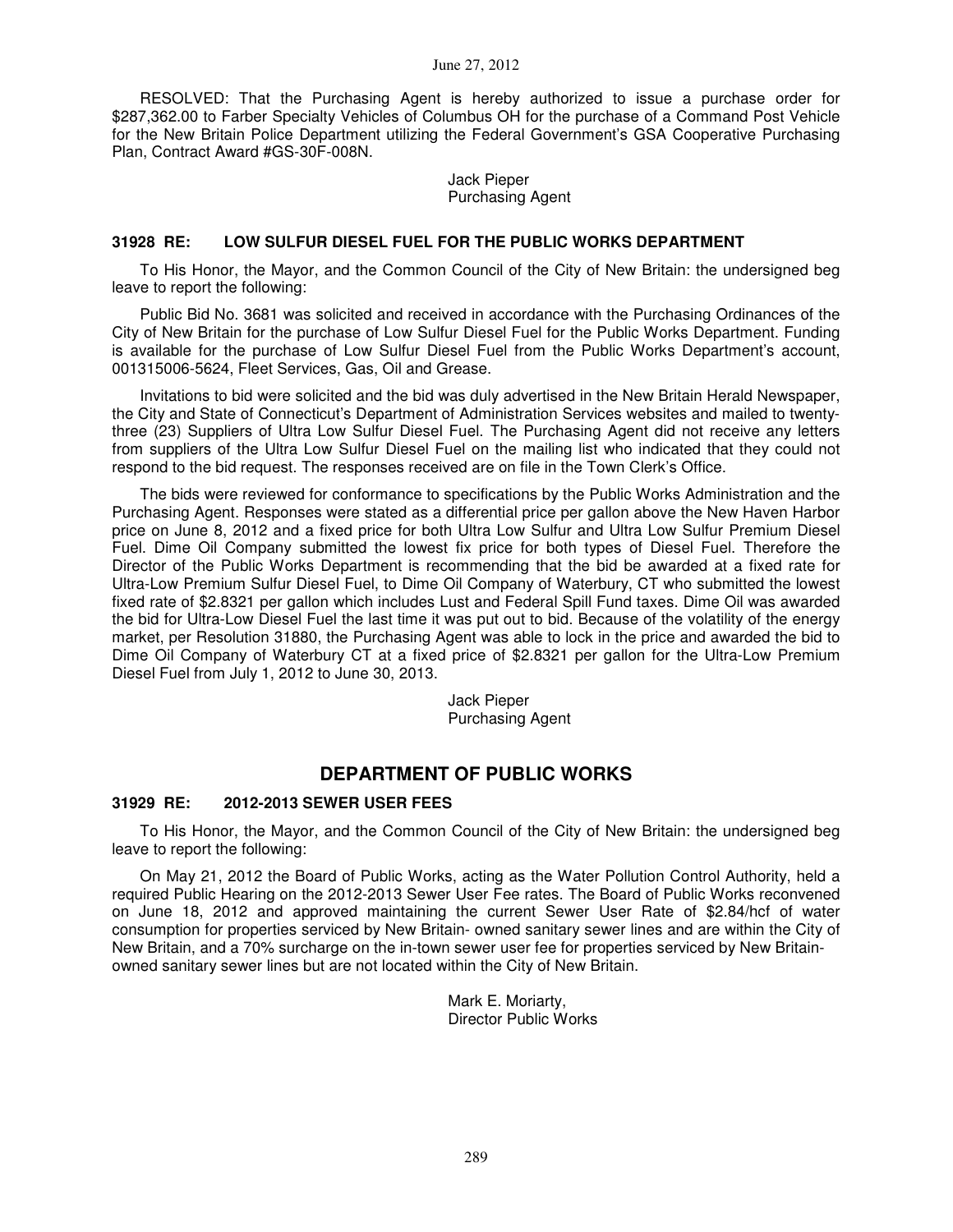# **TAX COLLECTOR**

### **31930 RE: TAX ABATEMENTS, CORRECTIONS AND REFUNDS**

To His Honor, the Mayor, and the Common Council of the City of New Britain: the undersigned beg leave to report the following:

The Collector of Taxes has referred a list of tax abatements, corrections and refunds. Acceptance and adoption is respectfully recommended.

> Cheryl S. Blogoslawski Tax Collector

# **CLAIMS COMMITTEE**

#### **31931 RE: SETTLEMENT OF CLAIMS: MARIA GOMEZ, LYDIA FAWCETT, ANIBAL ROSARIO RODRIQUEZ ESTATE**

To His Honor, the Mayor, and the Common Council of the City of New Britain: the undersigned beg leave to report the following:

The Committee on Administration, Finance and Law and the standing claims sub-committee of the Committee on Administration, Finance and Law at a regular meeting held on Wednesday evening, June 6, 2012 at 6:00 p.m. in Room 201, City Hall having held public hearings and made investigations of said claims, respectfully begs leave to recommend the following:

- A. RESOLVED; that Maria Gomez and Sydney T. Schulman, Esq. Schulman & Associates , her attorney, be given leave to withdraw her claim for personal injuries sustained in an accident on June 22, 2010; and be it further
- B. RESOLVED; that the sum of \$6,000 be paid to Lydia Fawcett of 73 Belmont Street, New Britain, Conn. and Cristina Cabral Caruk, Esq. Law Office of Nicholas T. Kocian, P.C. her attorney, in full settlement of her claim for personal injuries sustained in an accident on August 18, 2011; and be it further
- C. RESOLVED; that the sum of \$25,000 be paid to Elizabeth Rosario, fiduciary for the estate of Anibal Rosario Rodriquez, of 10 Irwin Place, New Britain, Conn. and Patricia A. O'Neil, Esq. O'Neil Law Firm, P.C. her attorney, in full settlement of their claim for a July 13, 2010 incident.

Alderman Carlo Carlozzi, Jr. **Chair** 

Ald. Trueworthy was granted a point of personal privilege to recognize the passing of Rick Guinness, former award winning reporter for the New Britain Herald. Mayor O'Brien acknowledged that Mr. Guinness was a great advocate for the homeless. A moment of silence was observed in his memory.

Ald. Bielinski was granted a point of personal privilege and spoke of the coming retirement of Police Chief William Gagliardi, saying she was grateful for the opportunity to have worked with him and she welcomed Acting Chief, James Wardwell.

Mayor O'Brien congratulated Chief Gagliardi on his 41years of dedicated service to the City and wished him well in his retirement.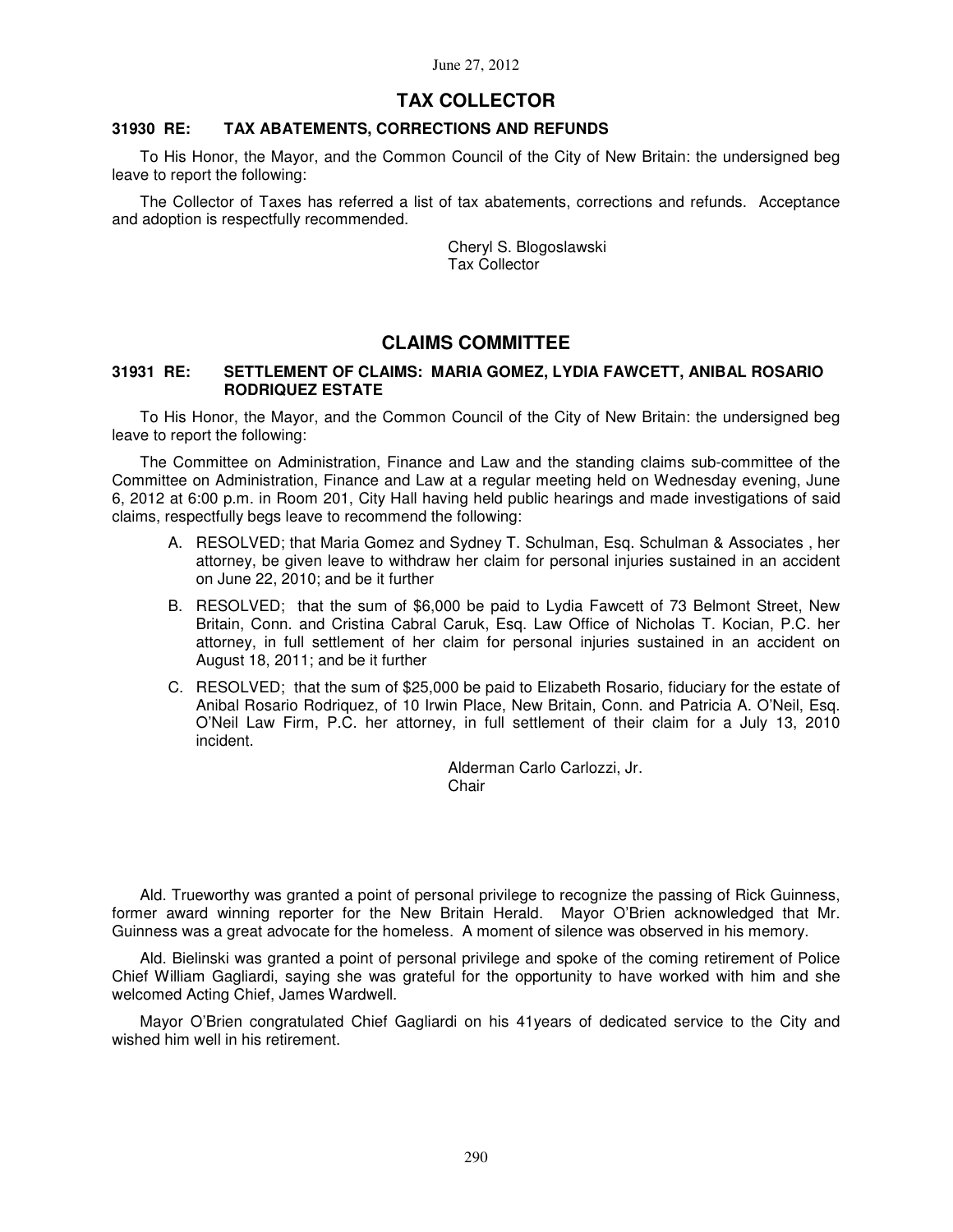# **NEW BUSINESS**

# **RESOLUTIONS**

#### **31932 RE: ALDEN NOVAK & DODD, INC. PROFESSIONAL SERVICES CONTRACT AMENDMENT – SOFTWARE SUPPORT FOR TAX DEPARTMENT AND ASSESSOR'S**

To His Honor, the Mayor, and the Common Council of the City of New Britain: the undersigned beg leave to recommend the adoption of the following:

WHEREAS, At its Regular Meeting of August 9, 2000, the Common Council authorized via Resolution 26019 a professional services contract between the City of New Britain and Alden Novak & Dodd, Inc., the agreement was in effect thought June 30, 2001 with extensions of the contract through June 30, 2012 was subsequently approved by the Common Council; and

WHEREAS, The City Assessor requests authorization for a contract amendment to provide for another extension of the professional services agreement with Alden Novak & Dodd, Inc through June 2013; services provided include software support for the Tax Department and the Assessor's applications, such as:

- Revision of software as required;
- Support for City personnel in the operation of the applications;
- Conversion of magnetic media for communications with the State of Connecticut and outside printing services:
- Maintenance of a link to CAMA system; and,

WHEREAS, the proposed amendment specifies the same annual cost of \$17,600.00 for the services which this amount has been budgeted for in FY 12-13 in account number 001107001-5352, General Fund, Data Processing;

RESOLVED, that the Purchasing Agent is hereby authorized to execute a contract amendment for another one-year period with Alden Novak & Dodd, Inc in the amount of \$17,600 for the provision of professional services described above.

#### Alderman Michael Trueworthy

Ald. Trueworthy moved to accept and adopt, seconded by Ald. Bielinski. So voted. Approved by Mayor Timothy O'Brien Jr. the 3rd day of July 2012.

#### **31933 RE: BUDGET AMENDMENT – CAPITAL WORKFORCE GRANT RESOLUTION**

To His Honor, the Mayor, and the Common Council of the City of New Britain: the undersigned beg leave to recommend the adoption of the following:

Whereas, Capital Workforce Partners (CWP) has as its mission, to support an effective workforce development system that strategically connects economic development and training resources for the purpose of building and maintaining a strong and vibrant workforce, in the North Central Region of Connecticut, and

Whereas, both CWP and the City of New Britain recognize the future workforce challenges as the following:

- Present and future shortages of skilled workers
- Global competition for CT companies, and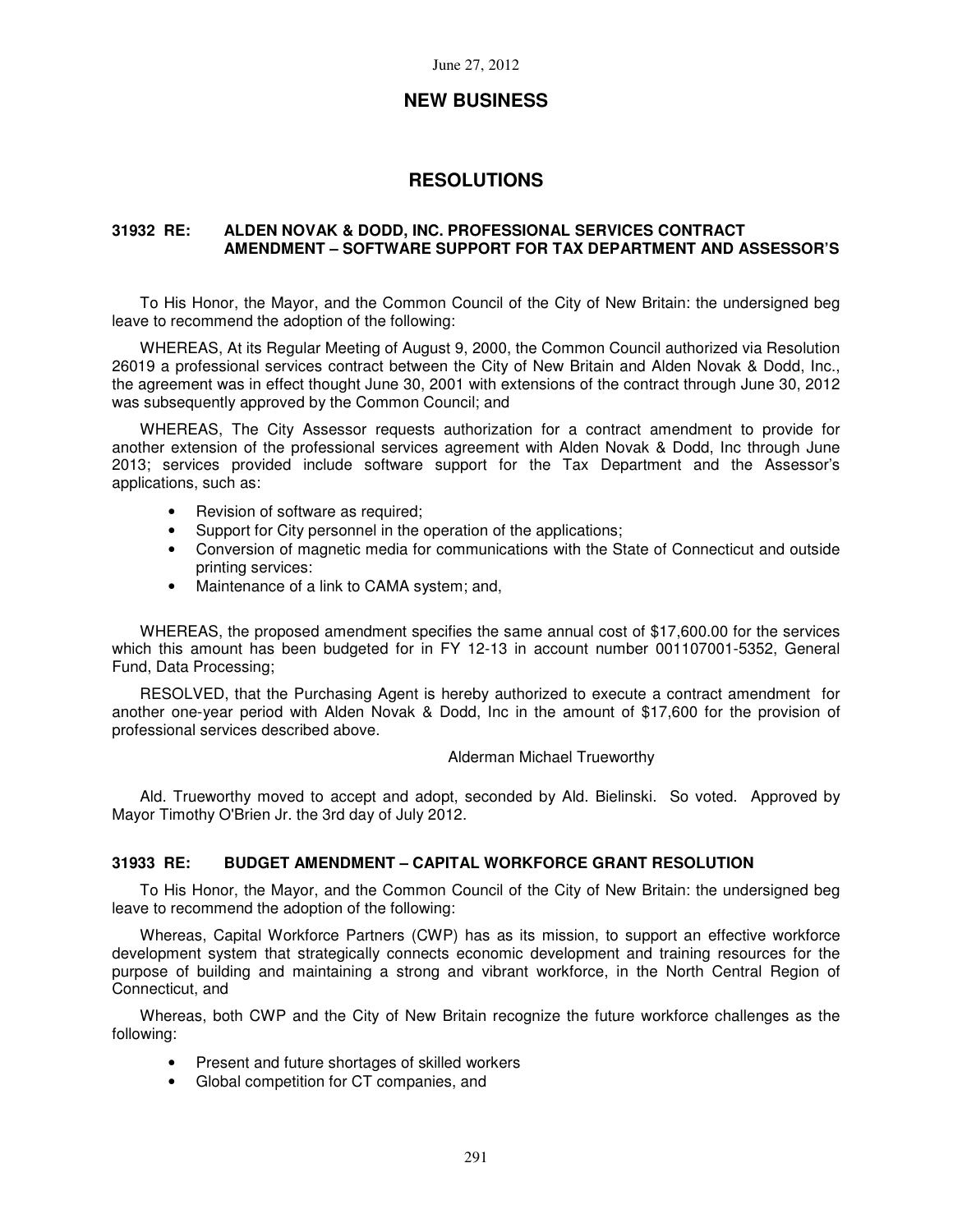Whereas, both parties wish to address these workforce development challenges through the use of the CT Works System,

Whereas, the City of New Britain is authorized to partner with Capital Workforce Partners in order to optimize resident's access to workforce programs in an effort to combat the unemployment rate as well as increase awareness of CWP and CT Works programs to New Britain employers. This program is at no cost to the City of New Britain with CWP paying the City of New Britain \$15,000 for the grant period of July 1, 2012 to June 30, 2013.

Therefore, be it resolved, that the budget be amended within the FY 2012-2013 General Fund Budget for this purpose as follows:

| Increase Revenue:               | Original Budget | Increase | <b>Amended Budget</b> |
|---------------------------------|-----------------|----------|-----------------------|
| Department 10 - Economic Dept - |                 | \$15,000 | \$15,000              |
| Grants/Contributions            |                 |          |                       |
| Increase Expenditure:           |                 |          |                       |
| Department 10 - Economic Dept   | 58,000          | \$15,000 | \$73,000              |

Alderman David DeFronzo

Ald. Defronzo moved to accept and adopt, seconded by Ald. Collins. So voted. Approved by Mayor Timothy O'Brien Jr. the 3rd day of July 2012.

## **31934 RE: BUDGET TRANSFER - COMMON COUNCIL OFFICE – SALARIES**

To His Honor, the Mayor, and the Common Council of the City of New Britain: the undersigned beg leave to recommend the adoption of the following:

Whereas, the Common Council is the legislative power and authority of the City of New Britain. The Common Council generally meets each month on every second and fourth Wednesday with the exception of July, August, November, and December. For these monthly meetings, departments submit draft reports and resolutions to the Administrative Secretary of the Common Council so she can prepare and compile all the necessary documentation for the 15 Common Council members,

Whereas, the date of June 30, 2012, the Administrative Secretary of the Common Council will be retiring after 35 years of dedicated service to the City of New Britain. After June 30, 2012 the Common Council wants the Administrative Secretary to help out on a part-time basis with the monthly agendas and any other duties necessary for the day-to-day operations of the office.

Whereas, based on the retirement, there are monies available in the Common Council Full Time Salaries account that can be used to off-set the increase in the Common Council Part Time Salaries account,

Therefore, be it resolved, that the budget be transferred within the FY 2012-2013 General Fund Budget for this purpose as follows:

| To:<br>Department 80 - Common Council - Part Time Salaries   | Original<br><b>Budget</b><br>\$11.718 | Increase /<br>(Decrease)<br>\$53.346 | Revised<br>Budget<br>\$65,064 |  |
|--------------------------------------------------------------|---------------------------------------|--------------------------------------|-------------------------------|--|
| From:<br>Department 80 - Common Council - Full Time Salaries | \$53.346                              | (S53.346)                            |                               |  |

#### Alderman Michael Trueworthy

Ald. Trueworthy moved to accept and adopt, seconded by Ald. Bielinski. So voted. Approved by Mayor Timothy O'Brien Jr. the 3rd day of July 2012.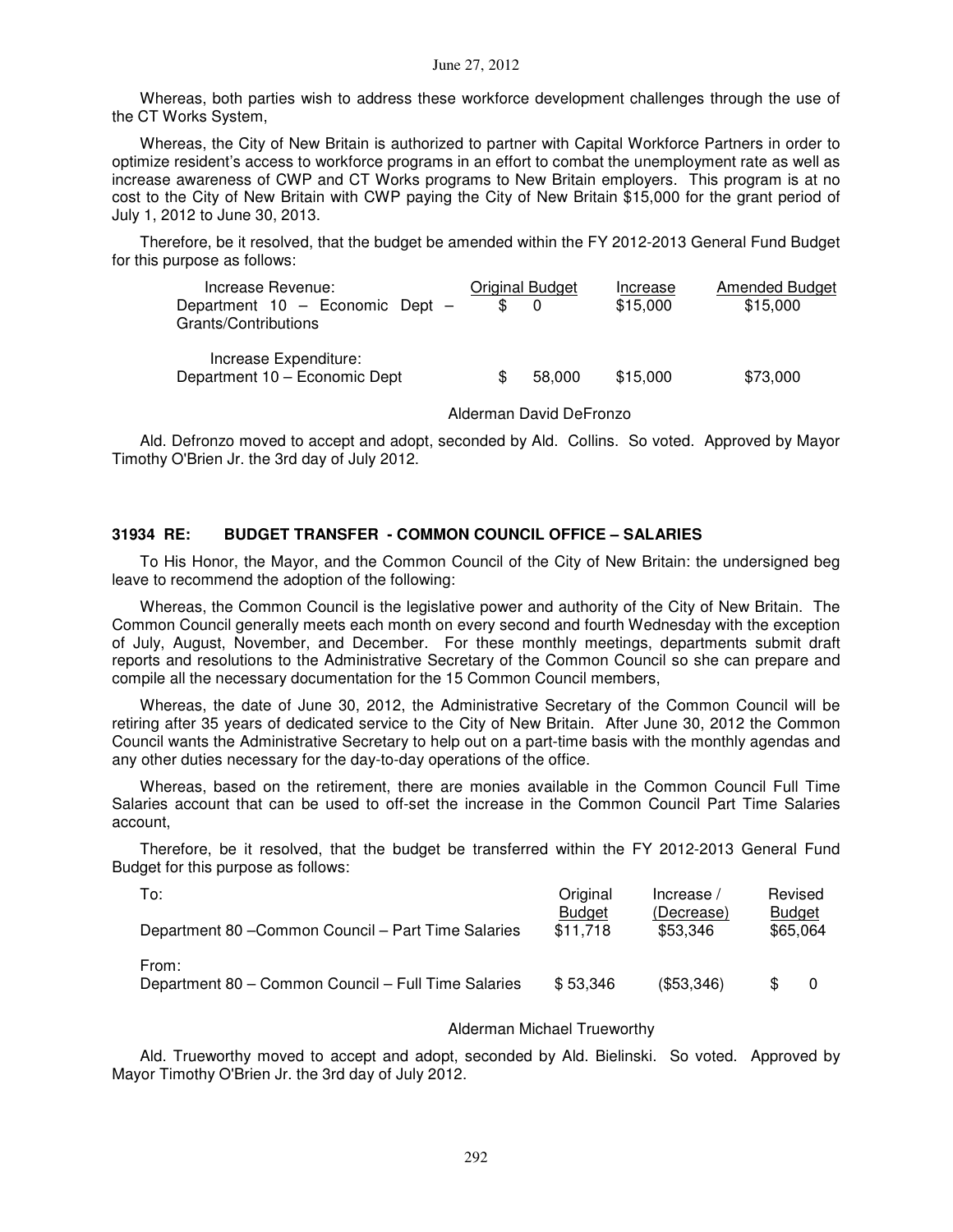#### **31935 RE: FOUR MOTORCYCLE OFFICERS TO RECEIVE ADVANCED-IN-SERVICE TRAINING**

To His Honor, the Mayor, and the Common Council of the City of New Britain: the undersigned beg leave to recommend the adoption of the following:

WHEREAS, the four motorcycle officers of the New Britain Police Department have received basic training from the State Police school in the past 3 to 5 years, and

WHEREAS, these motorcycle officers need updated in-service comprehensive training from skilled advance motorcycle officer instructors to augment their basic skills, enhance their safety and reduce the City's liability, and

WHEREAS, a company has agreed to instruct our officers in a one week course for \$3,500, with funds from the department's training budget, THEREFORE BE IT

RESOLVED, that the four motorcycle officers receive advanced in-service training to augment their basic skills and enhance their safety.

> Ald. Suzanne Bielinski - Police Liaison Ald. Carlo Carlozzi, Jr. - Police Liaison Ald. Roy Centeno - Police Liaison Ald. Lawrence Hermanowski- Police Liaison Ald. Wilfredo Pabon - Police Liaison Ald. Emmanuel Sanchez - Police Liaison

Ald. Bielinski moved to accept and adopt, seconded by Ald. Pabon. So voted. Approved by Mayor Timothy O'Brien Jr. the 3rd day of July 2012.

#### **31936 RE: JULY IS RECREATION AND PARKS MONTH**

To His Honor, the Mayor, and the Common Council of the City of New Britain: the undersigned beg leave to recommend the adoption of the following:

Resolution Summary: It's July—the kickoff of the summer season. It's time to enjoy what our New Britain Parks and Recreation Department offers. Play your favorite sport, visit the outdoors, spend time with family and friends, or just kick back and relax in your favorite park. That's why the National Recreation and Park Association has designated July as Recreation and Parks Month.

WHEREAS, The New Britain Parks and Recreation Department brings visibility to parks and recreation, and quality sports programs, and

WHEREAS, Parks, recreation activities, and leisure experiences provide opportunities for young people to live, grow, and develop into contributing members of society, and

WHEREAS, parks and recreation creates lifelines and grows life experiences for people of all ages in our community, and

WHEREAS, the New Britain Parks and Recreation Department generates opportunities for people to come together and experience a sense of community through fun recreational pursuits, and special events, and

WHEREAS, with the help of the Mayor and Common Council, the Department has been able to celebrate various park improvements such as: the rebuilding of the soccer fields at Willow Brook and Stanley Quarter Parks, the rose garden handicap accessible walkway, improvements to New Britain Stadium, and the soon to be refurbished bleachers at Veterans Stadium, and

WHEREAS, parks and recreation agencies provide outlets for physical activities, socialization and stress reducing experiences, and

WHEREAS, parks, playgrounds, pools, camp totalrec, stadiums, sports fields, golf courses, after school programs, concerts, schools, Major League sporting events, open spaces, and historic sites make a community attractive and desirable place to live, work, play, and visit to contribute to our ongoing economic vitality, and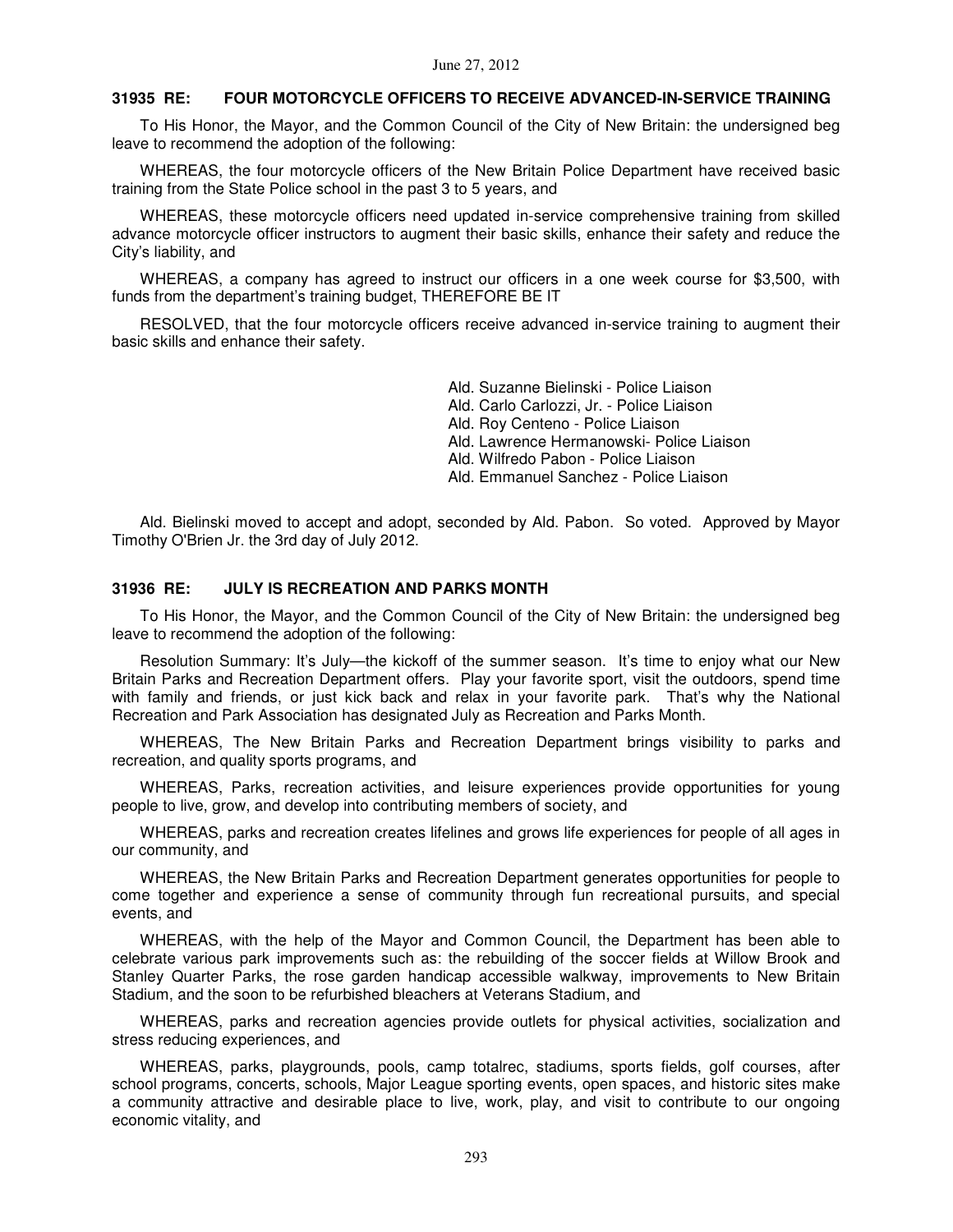WHEREAS, parks, greenways, and open space provide a welcome respite from our fast paced, high tech lifestyles while protecting and preserving our natural environment, and

WHEREAS, the New Britain Parks and Recreation initiative of "The Benefits are Endless" is demonstrated in four major areas: benefits to the individual, community, environment and economy, NOW, THEREFORE BE IT

RESOLVED, that we announce that **July is Recreation and Parks Month and encourage** all citizens to celebrate by participating in one or more of the thousands of activities offered by the New Britain Parks and Recreation Department.

> Alderwoman Shirley Black Alderman Rha-Sheen D. Brown Alderman David DeFronzo Alderman Jamie Giantonio Alderwoman Eva Magnuszewski Alderman Emmanuel R. Sanchez

Ald. Black moved to accept and adopt, seconded by Ald. Defronzo. So voted. Approved by Mayor Timothy O'Brien Jr. the 3rd. day of July 2012.

## **31937 RE: LOW PRESSURE PUMP SYSTEM AT 235 JOHN DOWNEY DRIVE**

To His Honor, the Mayor, and the Common Council of the City of New Britain: the undersigned beg leave to recommend the adoption of the following:

WHEREAS, over the past 12 years several businesses on John Downey Drive have experienced sewer backups during large storm events and have filed multiple claims for damage; and

WHEREAS, the Public Works Department determined the best and most cost effective way to prevent these sewer backups from reoccurring was to install low pressure pump systems at each business that experienced backups; and

WHEREAS, in September 2011 the Common Council approved Resolution #31600 authorizing the Purchasing Agent to issue purchase orders for those low pressure pump systems, which were installed at four businesses on John Downey Drive that were known to experience backups;

Whereas, since approval of Resolution #31600, the Public Works Department was contacted by an additional business, A-1 Machining Company located at 235 John Downey Drive, that was experiencing backups;

Whereas, the Public Works Department received a quote for the low pressure pump system at 235 John Downey Drive in the amount of \$16,984.00 from Water & Waste Equipment, Inc., who provided the lowest price and installed the other four low pressure pump systems on John Downey Drive;

Whereas, to minimize the installation cost of this pump system, the Public Works Department, Sewer Division, will perform the excavation work as it did on the other installations; and

Whereas, after the pump system is installed, the property owner will be responsible for the ownership, operation and maintenance of the low pressure pump system; and

Whereas, funding for the pump systems is available in the FY 12-13 Budget for the Public Works Department, Sewer Fund account number 208315101-5740; and

Therefore BE IT RESOLVED, that the Common Council authorizes the Purchasing Agent to issue a purchase order to Water and Waste Equipment, Inc. in the amount of \$16,984.00 for the low pressure pump system at 235 John Downey Drive.

> Alderwoman Tonilynn Collins Alderwoman Eva Magnuszewski Alderman Wilfredo Pabon Alderman Emmanuel Sanchez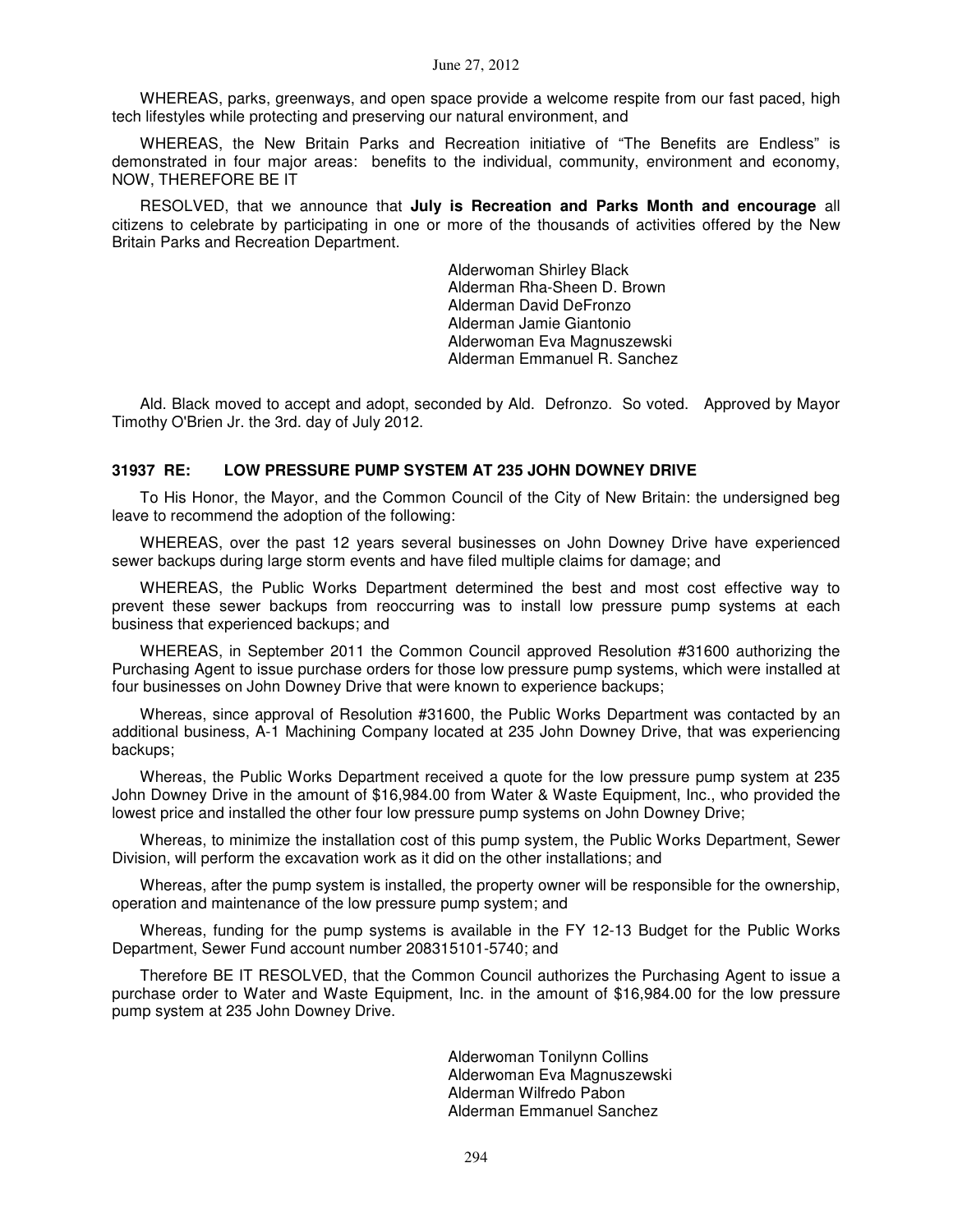Ald. Collins moved to accept and adopt, seconded by Ald. Pabon. So voted. Approved by Mayor Timothy O'Brien Jr. the 3rd. day of July 2012.

#### **31938 RE: BUDGET TRANSFER – PROBATE COURT ESCALATION PAYMENT**

To His Honor, the Mayor, and the Common Council of the City of New Britain: the undersigned beg leave to recommend the adoption of the following:

WHEREAS, the City of New Britain and the Town of Berlin allocate the costs of the rental of the probate court offices based on a ten-year lease agreement with Liberty Square, LLC that was effective 10/15/01. This original lease agreement expired on 10/15/11 but was renewed for 2 additional terms of 5 years extending the contract until 10/15/21.

WHEREAS, in accordance with paragraph 21 of the Probate Court lease with Liberty Square, LLC, the City of New Britain is responsible for increases in operating expenses and property taxes in excess of base year expenses. The Probate Court's base year is calendar year 2003. From calendar years 2008 – 2011, Liberty Square, LLC has invoiced the City of New Britain for \$4,584 pertaining to actual operating expenses and property taxes over the base value of calendar year 2003.

WHEREAS, Section 45a-8 of the Connecticut General Statutes requires expenses to be allocated between the City of New Britain and the Town of Berlin on the basis "in proportion to their grand lists last perfected." Every October due to the new grand list, the cost allocation share percentage changes between the City of New Britain and the Town of Berlin. Based on the current revaluation that became effective as of the October 1, 2011 grand list, the City of New Britain's cost share is at 55.8%, while the Town of Berlin's cost share is at 44.2%.

WHEREAS, the City of New Britain's cost share would pay for 55.8% of the additional operating and property taxes (\$4,583.97) and the Town of Berlin's cost share would be 44.2% of the additional operating and property taxes (\$3,631.03).

WHEREAS, the FY 2011-2012 budget includes monies available within the Probate Rental account due to lease renewal agreement coming in less than originally budgeted by approximately \$3,922 and the remainder \$662 is available within a Damage Claims Account, THEREFORE, BE IT,

RESOLVED, that monies be transferred within the FY 2011-2012 General Fund budget for this purpose as follows:

| TO:<br>001103001-5440   | <b>Probate Court Rental</b> | \$662 |
|-------------------------|-----------------------------|-------|
| FROM:<br>001625105-5526 | Damage Claims               | \$662 |

Alderwoman Eva Magnuszewski, Liaison Alderman Adam Platosz, Liaison Alderman J. Tobias Freeman, Liaison

Ald. Magnuszewski moved to accept and adopt, seconded by Ald. Platosz. So voted. Approved by Mayor Timothy O'Brien Jr. the 3rd. day of July 2012.

## **31939 RE: AMENDED AND RESTATED COOPERATION AGREEMENT WITH THE HOUSING AUTHORITY OF THE CITY OF NEW BRITAIN**

To His Honor, the Mayor, and the Common Council of the City of New Britain: the undersigned beg leave to recommend the adoption of the following:

WHEREAS, it is the policy of the City of New Britain to eliminate substandard housing and provide a suitable living environment for all of its citizens; and

WHEREAS, the City of New Britain and Housing Authority of the City of New Britain have been parties to a Cooperation Agreement dating back to July 25, 1939 which Agreement has been amended from time to time; and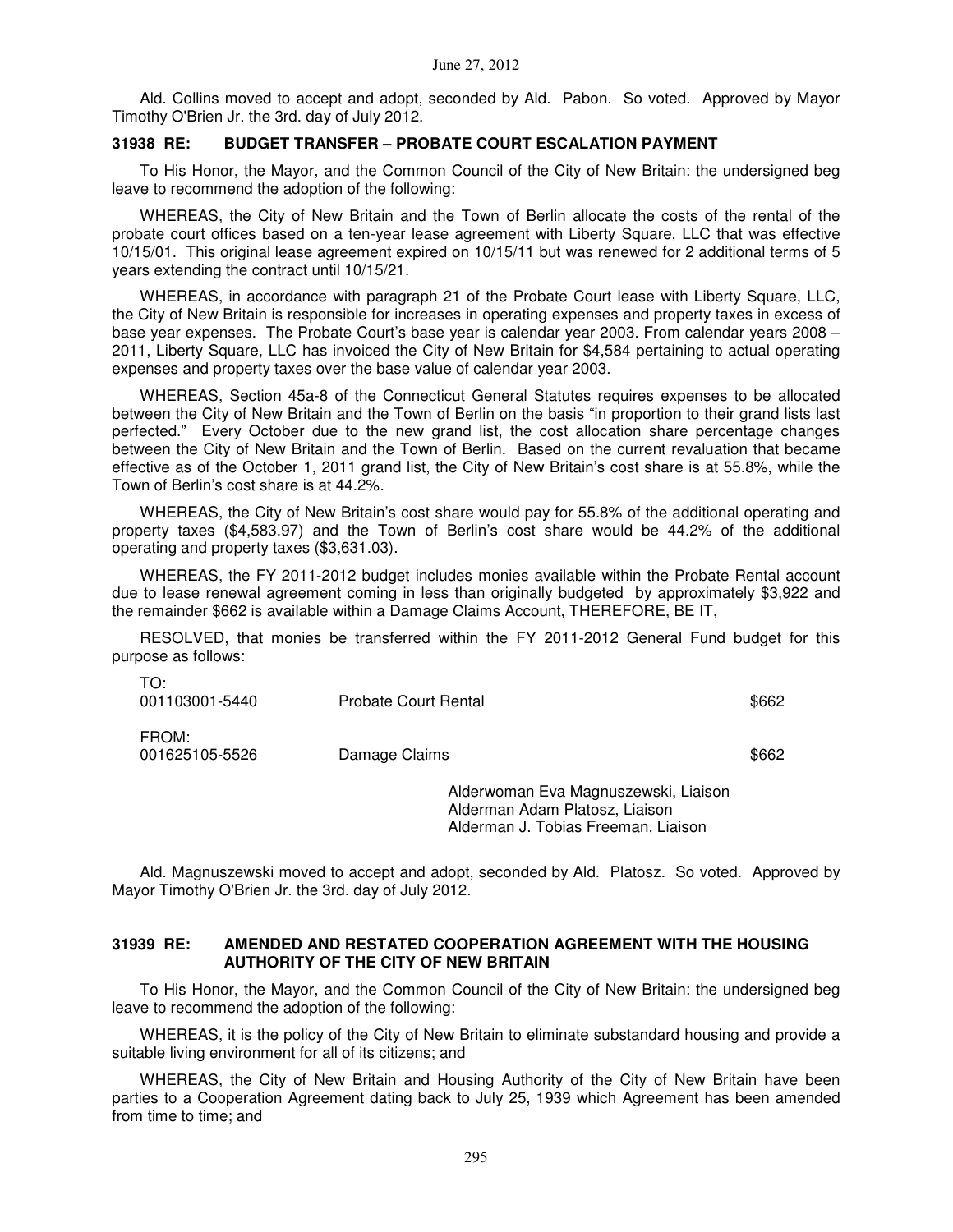WHEREAS, since 1939 the Housing Authority has developed 804 Low Income Housing Units; and

WHEREAS, in order to continue to provide affordable housing to low income residents, it is necessary that the Housing Authority select development partner for the construction, administration, management and support of existing and future Low Income Housing Projects;

WHEREAS, it is now necessary to amend and restate the Existing Cooperation Agreement which shall apply to existing projects and projects developed hereafter; now, therefore, be it

RESOLVED, that the Mayor Timothy E. O'Brien, Jr. is authorized on behalf of the City of New Britain to negotiate and execute the Amended and Restated Cooperation Agreement with the Housing Authority of the City of New Britain.

> Alderman Michael Trueworthy Alderwoman Tonilynn Collins

Ald. Trueworthy moved to accept and refer to the Committee on Planning, Zoning and Housing, seconded by Ald. Collins. So voted. Approved by Mayor Timothy O'Brien Jr. the 3rd. day of July 2012.

#### **31940 RE: APPROVAL OF A STUDENT EDUCATION AFFILIATION AGREEMENT WITH CENTRAL CONNECTICUT STATE UNIVERSITY**

To His Honor, the Mayor, and the Common Council of the City of New Britain: the undersigned beg leave to recommend the adoption of the following:

Resolution Purpose: To approve a Student Education Affiliation Agreement with Central Connecticut State University (CCSU).

WHEREAS, CCSU offers a program in nursing leading to awarding of a Bachelor of Science degree; and

WHEREAS, CCSU , in the interest of furthering the educational objectives of the University, desires to provide supervised clinical experience and instruction to its nursing students and

WHEREAS; The New Britain Health Department is invested in the training of a future public healthworkforce and

WHEREAS; The Health Department has qualified, dedicated public health nurses to serve as preceptors and

WHEREAS, The University is authorized to enter into the agreement pursuant to Section 10a-89 of the Connecticut General Statutes, therefore, be it

RESOLVED, That Timothy O'Brien, Mayor, be and hereby is authorized to sign any necessary and appropriate agreements in order to make the Health Departments facilities available to the students for such expertise and instruction

> Alderman Adam Platosz Alderman David DeFronzo

Ald. Platosz moved to accept and adopt, seconded by Ald. DeFronzo. So voted. Approved by Mayor Timothy O'Brien Jr. the 3rd. day of July 2012.

#### **31941 RE: PROPOSED AMENDMENT TO THE ORDINANCES ADDING A NEW DIV. 17 TO CHAPTER 2, SEC. 2-911 FAIR RENT COMMISSION**

Proposed Resolution is on file in the Town Clerk's Office

Alderman Emmanuel Sanchez

Ald. Sanchez moved to accept and refer to the Committee on Planning, Zoning and Housing. Seconded by Ald. Trueworthy. So voted. Approved by Mayor Timothy O'Brien Jr. the 3rd. day of July 2012.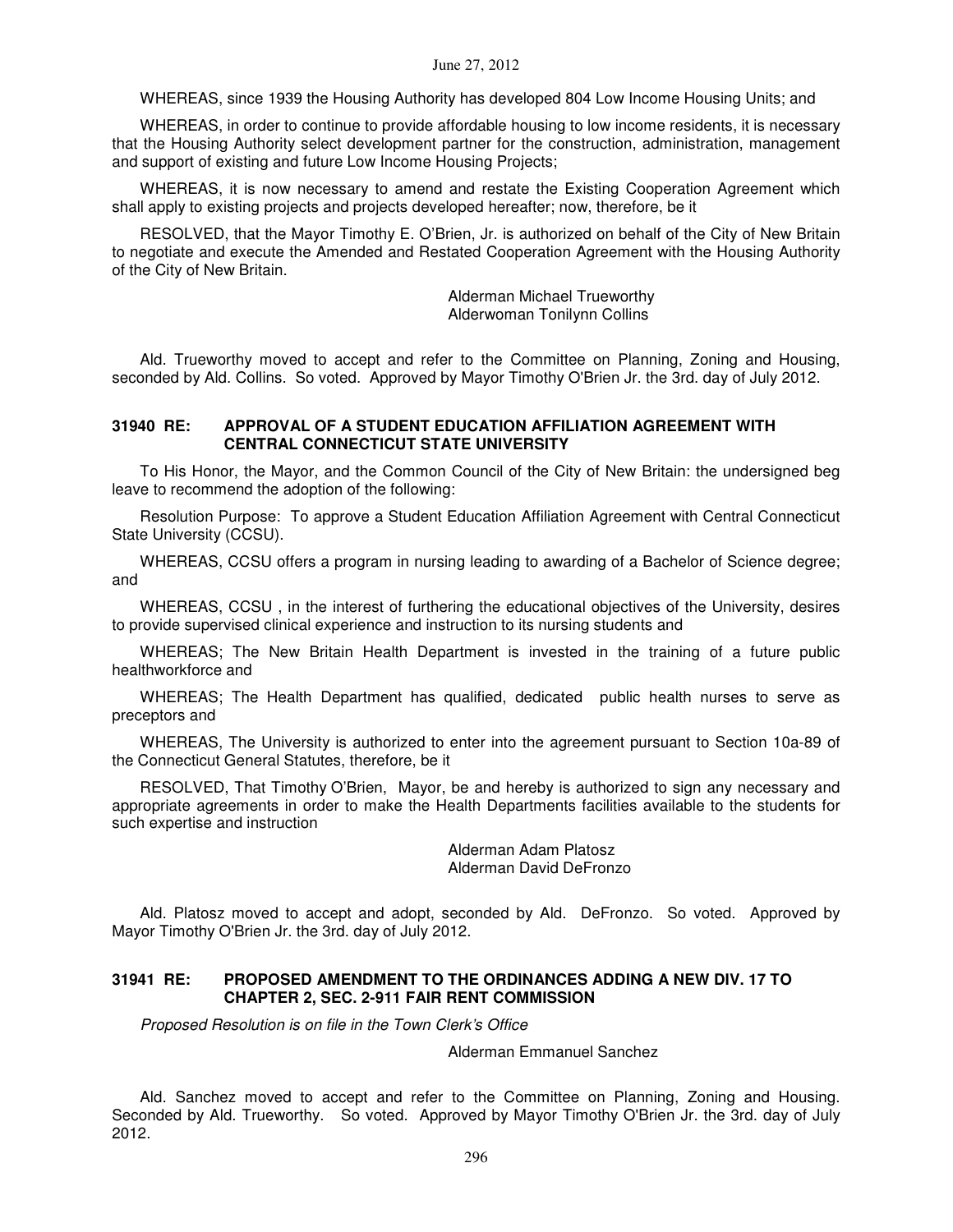#### **31942 RE: PETER PAUL ELECTRONICS, INC. COMPLIES WITH THE CITY LIVING WAGE ORDINANCE**

To His Honor, the Mayor, and the Common Council of the City of New Britain: the undersigned beg leave to recommend the adoption of the following:

WHEREAS; Peter Paul Electronics, Inc. is family-owned New Britain manufacturer that has employed New Britain residents for decades in the production of quality solenoid valves in our city; and

WHEREAS; the Federal Department of Housing and Urban Development has provided \$250,000 in federal funds as Economic Development assistance and the State of Connecticut has provided over 2 million dollars in Economic Development assistance that, together with state incentives, is to create 75 new high wage industrial jobs in New Britain; and

WHEREAS; Peter Paul's wage level, local hiring and history of commitment to their workers and our City are more than sufficient to comply with the City Living Wage Ordinance; NOW, THEREFORE, BE IT

RESOLVED; that the \$250,000 in job-creating economic development assistance provided by Mayor Tim O'Brien, acting for the City, advances the purposes of the City Living Wage Ordinance and meets the cost-benefit standards of the Common Council as provided under the said Ordinance.

> Ald. Michael Trueworthy President of the Common Council

Ald. Trueworthy moved to accept and adopt, seconded by Ald. Bielinski. So voted. Approved by Mayor Timothy O'Brien Jr. the 3rd. day of July 2012.

#### **31943 RE: THE SALE OF 232 ARCH STREET AND 266 ARCH STREET TO VETERANS, INC.**

To His Honor, the Mayor, and the Common Council of the City of New Britain: the undersigned beg leave to recommend the adoption of the following:

WHEREAS, Veterans Inc. is a non-profit, charitable organization with a mission dedicated to providing care, rehabilitation services, supportive and permanent housing to veterans and their families for the last 20 years, and

WHEREAS, Veterans Inc., in partnership with the City of New Britain, applied and was awarded \$727,497 in grant funding from the U.S. Department of Veterans Affairs (VA) Grant and Per Diem Program, and

WHEREAS, a development proposal was submitted by Veterans Inc. for the reuse of 232 Arch Street and 266 Arch Street as permanent and supportive housing for 18 homeless veterans in addition to supportive services, and

WHEREAS, on May 12, 2011, the Commission on Community and Neighborhood Development authorized the Director of the Department of Municipal Development to purchase 232 Arch Street and 266 Arch Street using HOME Program funds in an amount not to exceed \$170,000 on behalf of Veteran's Inc., and

WHEREAS, the Housing Site Development Agency acquired said property on December 21, 2011, and

WHEREAS, Veterans Inc. is ready to start the project and has requested that the properties be conveyed, and

WHEREAS, Commission on Community and Neighborhood Development, in its capacity as the Housing Site Development Agency met on June 14, 2012, to review the proposal and recommend its approval; now, therefore, be it

RESOLVED, that the Common Council of the City of New Britain does hereby approve the sale of the real properties located at 232 Arch Street and 266 Arch Street to Veterans Inc; and be it further

RESOLVED, that Timothy E. O'Brien Mayor, be and is hereby authorized to execute on behalf of the City of New Britain any and all documents necessary including a reverter clause for the conveyance of